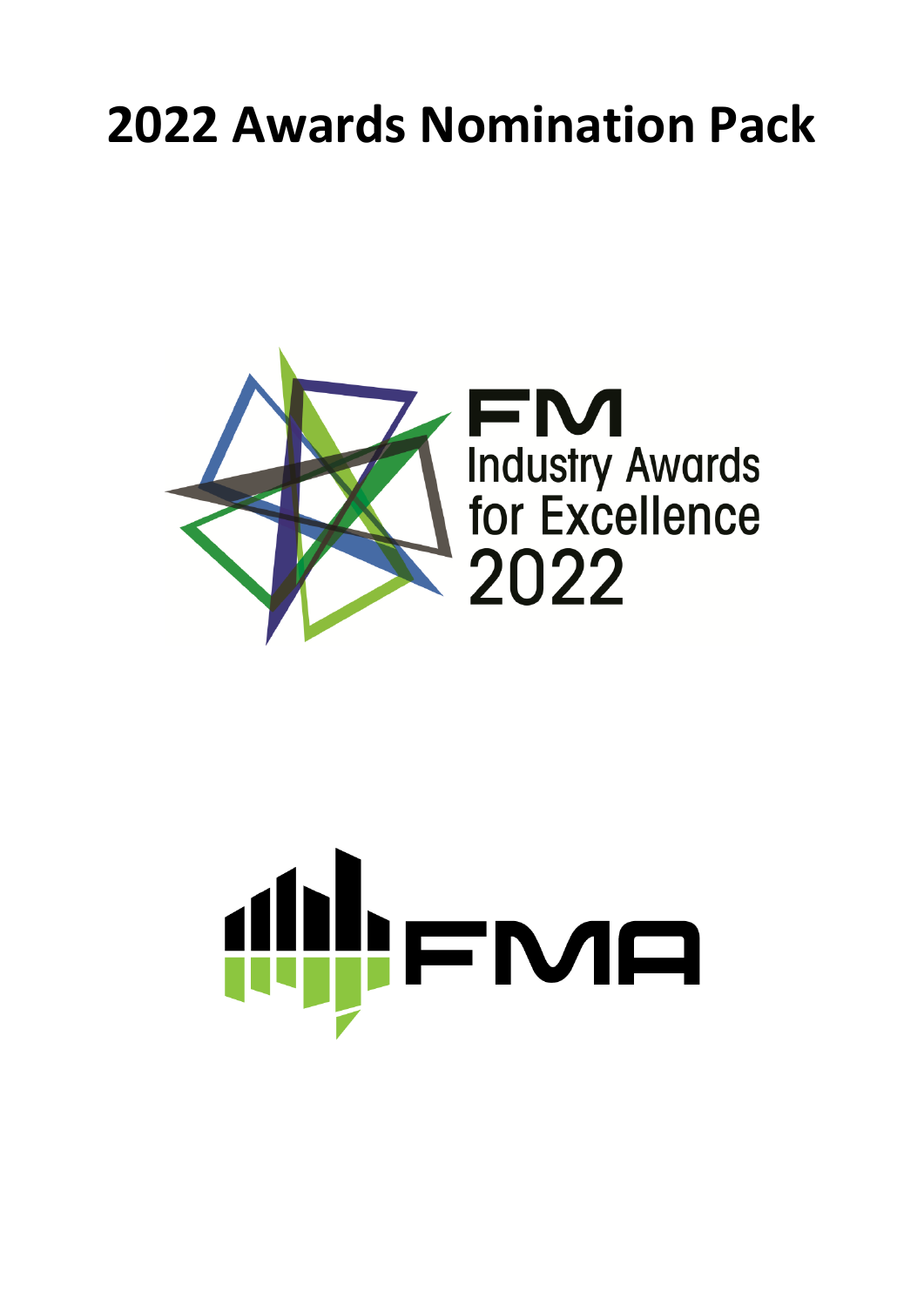### **About FMA**

Established in 1988, the Facility Management Association of Australia (FMA) is the peak national body for facilities management, representing and supporting professionals and organisations responsible for the management, operation and maintenance of buildings, precincts and community infrastructure.

With the support of State and Territory committees around Australia, the FMA provides a range of services including industry research; information and networking events; education, learning and professional development opportunities; professional standards development for skills and competency; and proactive partnering at all levels of government.

A primary focus of the FMA is to ensure that the needs of facilities managers are understood and considered in government and business policy formulation and decision-making.

The FMA is a founding partner of Global FM, which enables the Association to enjoy a productive relationship with its allied membership organisations from around the world and provides further access to international research and innovative practices.

The FMA believes governments at every level should seek to empower all Australians to reach their full potential through the provision of quality and sustainable built environments.

For more information visit [www.fma.com.au.](http://www.fma.com.au/)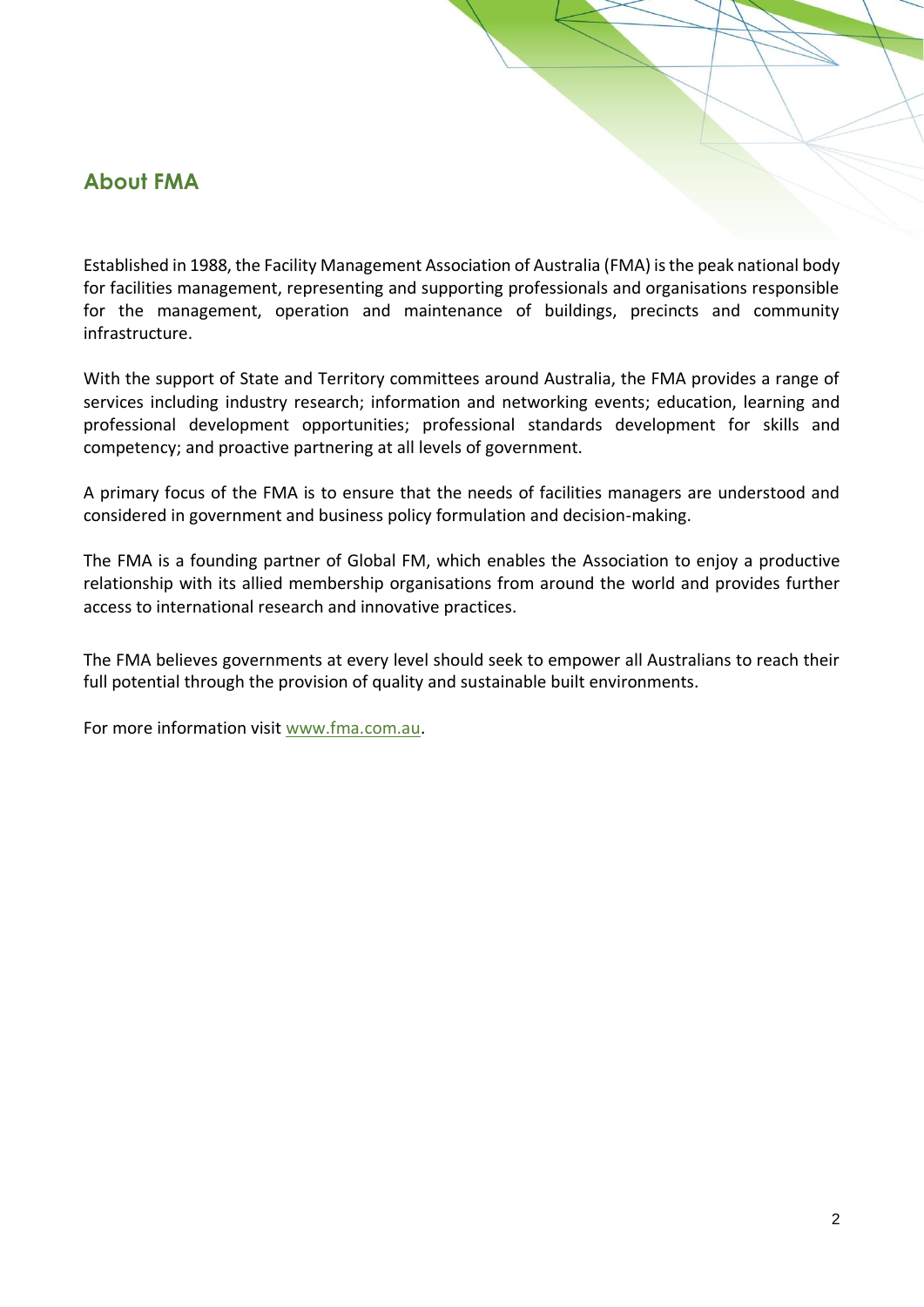

### **About the Awards**

The FM Industry Awards for Excellence are presented by the FMA. Each year, they recognise leadership and innovation in the management, operation and maintenance of Australia's built environment across nine categories:

- **1. Facilities Manager of the Year**
- **2. Young Facilities Professional of the Year**
- **3. Industry Leader in Diversity**

(In 2022, the above three individual industry awards will be awarded at the State Level for each FMA

State Branch first and then the National Award Winners will be selected from the State Branch Winners)

- **4. Collaborative Partnerships**
- **5. Sustainability & Resilience**
- **6. Impact on Human Experience**
- **7. Leadership in Industry Innovation**
- **8. Excellence in Facilities Management Practice**

(This category provides the opportunity to nominate under one of the 10 Facility Types listed below. In 2022 there will only be one overall winner presented with the Excellence in Facilities Management Practice Award, not individual winners per category.)

- ➢ **Nominations can come from the following FM Facility Types:**
	- Tourist Accommodation/Hotels
	- **Residential**
	- Corporate/Offices
	- Retail/Restaurant/Food outlets
	- Education/Schools
	- Government/Special Purpose
	- Hospitals/Healthcare/Aged Care
	- Industrial/Mining
	- Sports/Leisure
	- Transport/Infrastructure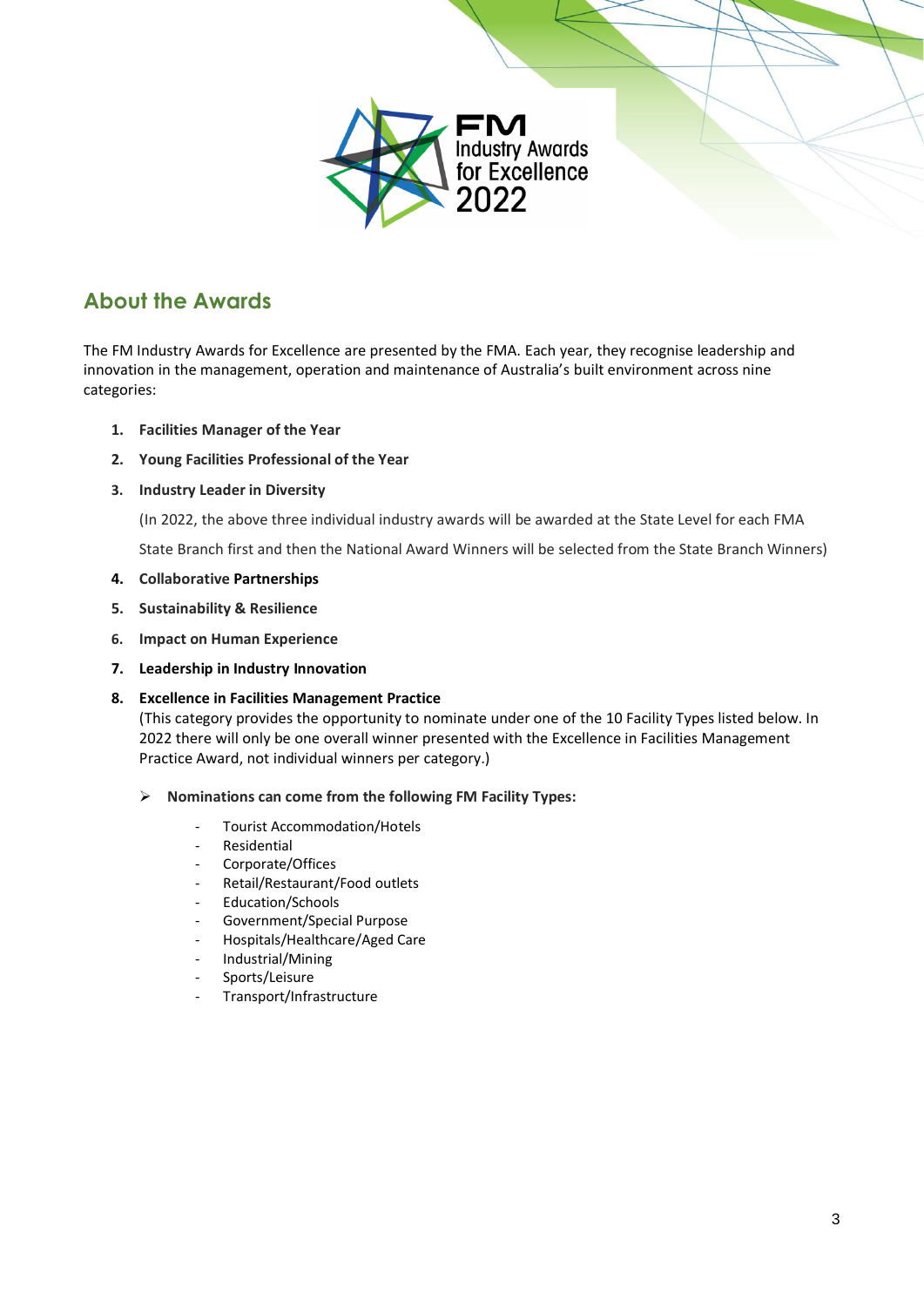### **Judging Process**

This process involves an independent judging convenor and a panel of judges, who are all leading experts in their fields. Judges are chosen from a wide range of FM industry sectors across Australia and internationally, to ensure impartial appraisals of each submission. Each category is judged by a panel of a minimum of two judges, who are bound to declare if a conflict of interest occurs. To ensure transparency, the judging convenor oversees the entire process, in conjunction with the FMA.

**This Nomination Information Pack is intended to provide interested individuals and organisations with the information required to complete their Nomination Form and submit entries for consideration.**

### **Eligibility**

- $\circ$  All facilities management professionals and organisations working in Australia are eligible
- o Award Partners and their employees are ineligible to enter their sponsored Award
- o Nominated projects, or the nominated phase of an ongoing project, must have been undertaken over the past year (i.e. any 12-month period spanning 2021 and 2022)
- o Individual nominees must be in a facilities management role, and past individual Award recipients will only be eligible for renomination after three years
- $\circ$  There is no limit on the number of nominations that can be submitted, but if a particular project or team is entered in multiple categories, each entry **must** be tailored to the category
- o An organisation or project nominated in multiple categories can only be recognised with **one Award**
- o If shortlisted, you agree to send **at least one representative** to the Awards Gala Dinner. Those nominating and shortlisted for Collaborative Partnerships, must send **at least one representative from all partners**

### **Nominations**

- o Nominations must be submitted by **COB 12 August 2022 – strict deadline**
- o **You must register to submit your nomination a[t www.fma.com.au](http://www.fma.com.au/)**
- o All nominations must be submitted using the **2022 FM Industry Awards for Excellence Nomination online forms.** As stated above, a link to this form will be provided once you have registered to nominate
- o Forms can now be saved as you go, returning to complete, when you log into the Formsite platform
- o Responses must be no longer than 200 words in length for each criterion or as indicated
- o Nominations must be accompanied by the required documentation to be eligible
- $\circ$  If submitting a supporting video, it must not be over one minute in length and less than 10MB in size
- o Case studies must use, or adhere to, the Awards Case Study template (*see Attachment 1)*
- o Include quantifiable evidence where relevant to support your nomination
- o Include at least **one print-quality image of the nominee or project**

**Your nomination will only be judged on the information you provide for each criterion, and only up to the specified word count permitted. Additional information can be supplied as supporting documentation.**

### **Nomination Form: Individual Award Categories: [Click HERE](https://fs8.formsite.com/fmaaust/bqlmzysndk/index.html)**

#### **Nomination Form: Teams/Organisations Award Categories: [Click HERE](https://fs8.formsite.com/fmaaust/mlyw5szofj/index.html)**

If you have any difficulties or questions when submitting your nomination, please contact the FMA on +61 3 8641 6666 or email awards@fma.com.au.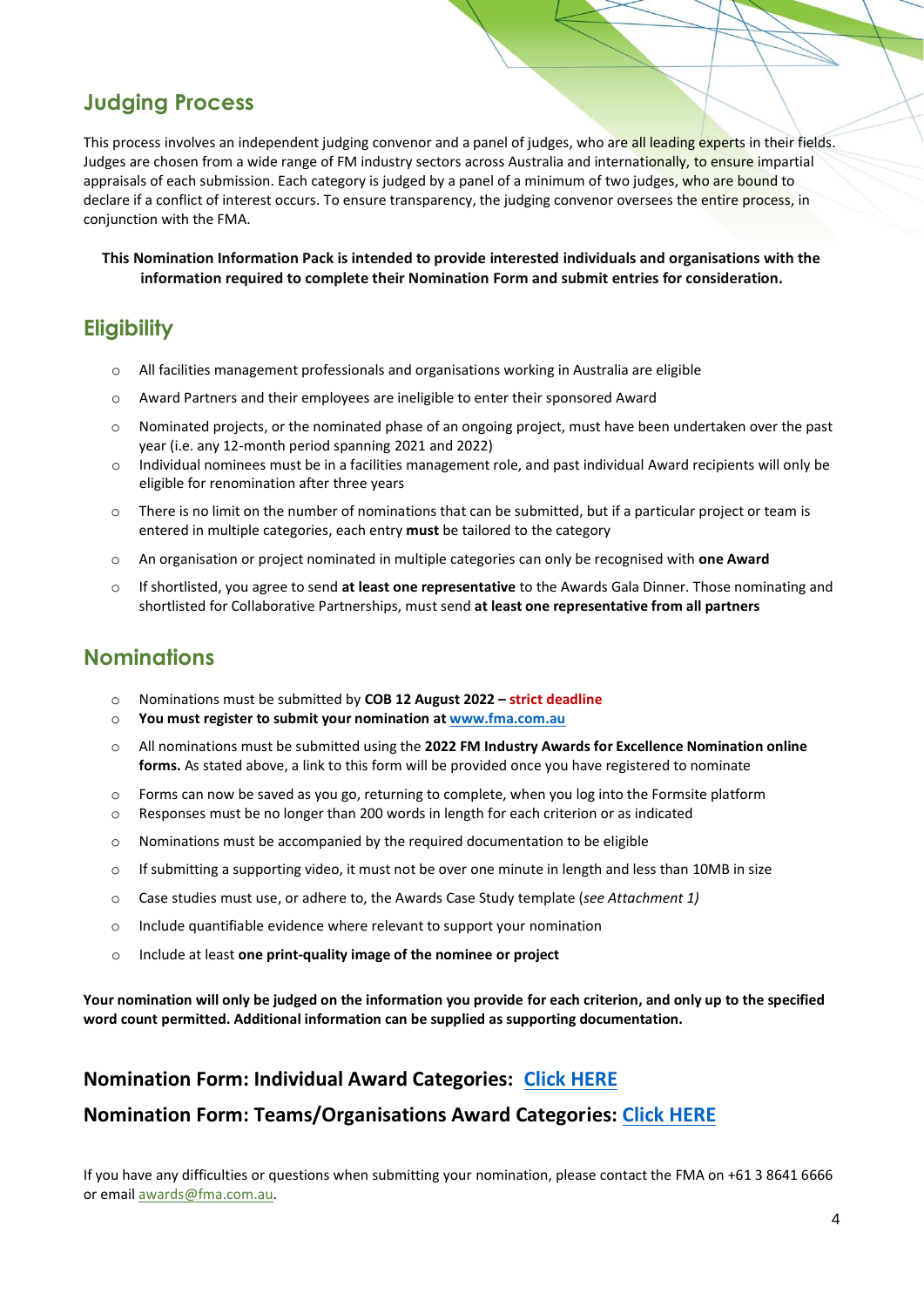### **Confidentiality & Intellectual Property**

The majority of information submitted as part of your nomination will remain confidential. Judges are required to declare any conflicts of interest and to keep all information they review confidential.

#### **The exceptions are**:

- The 75-word 'Summary' on the Nomination Form is for you to provide a brief overview of your nomination. **It is essential that this information is correct,** as it will be used when **announcing shortlisted nominees** on the night and in printed materials relating to marketing of the Awards after the event.
- The one-page 'Case study' is a **public document** to be shared by the FMA to highlight innovation and development in the industry. **Do not include confidential information in this document.**

If you have confidential information, please include it in your responses to the criteria OR as supporting information. All other information will remain confidential, and your intellectual property will be protected.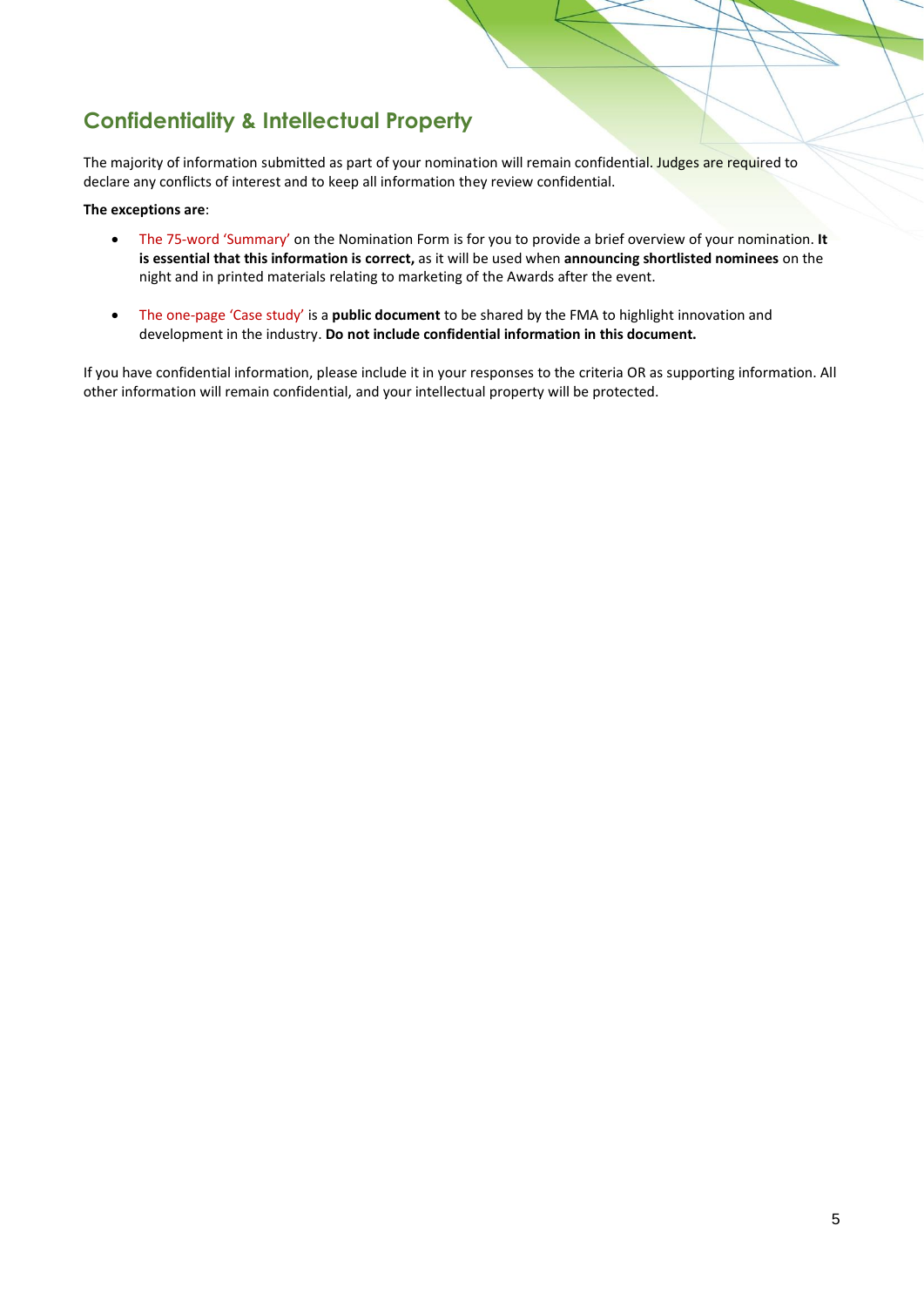### **Dates to Remember**

- o Gala Dinner registrations open **Expressions of Interest** now open
- o Award nominations open Now open Now open
- o Award nominations close 12 August 2022
- o Gala Dinner Early-Bird registrations close To be announced soon
- o Shortlisted entries notified Early October 2022
- o Gala Dinner registrations close To be announced soon
- o **Gala Dinner Event 17 November 2022**

### **Award Partnerships**

Become an Award Partner in 2022 and take advantage of a unique opportunity to leverage your brand, while connecting with a broad range of senior decision-makers from across the industry. You'll also be actively supporting the ongoing growth and success of facilities management in Australia!

For more information, contact the FMA on 03 8641 6666 or email nicolea@fma.com.au

### **Gala Dinner**

- o **Save The Date** 17 November 2022
- o **Time** From 6.30pm
- o **Location** Grand Hyatt Melbourne Other locations TBA
- o **Dress Code**  Black tie
- o **To Register** Visit the FMA Events & Bookings page for updates: [www.fma.com.au](http://www.fma.com.au/)

### **Enquiries**

- o **Email –** [awards@fma.com.au](mailto:events@fma.com.au)
- o **Phone –** +61 3 8641 6666

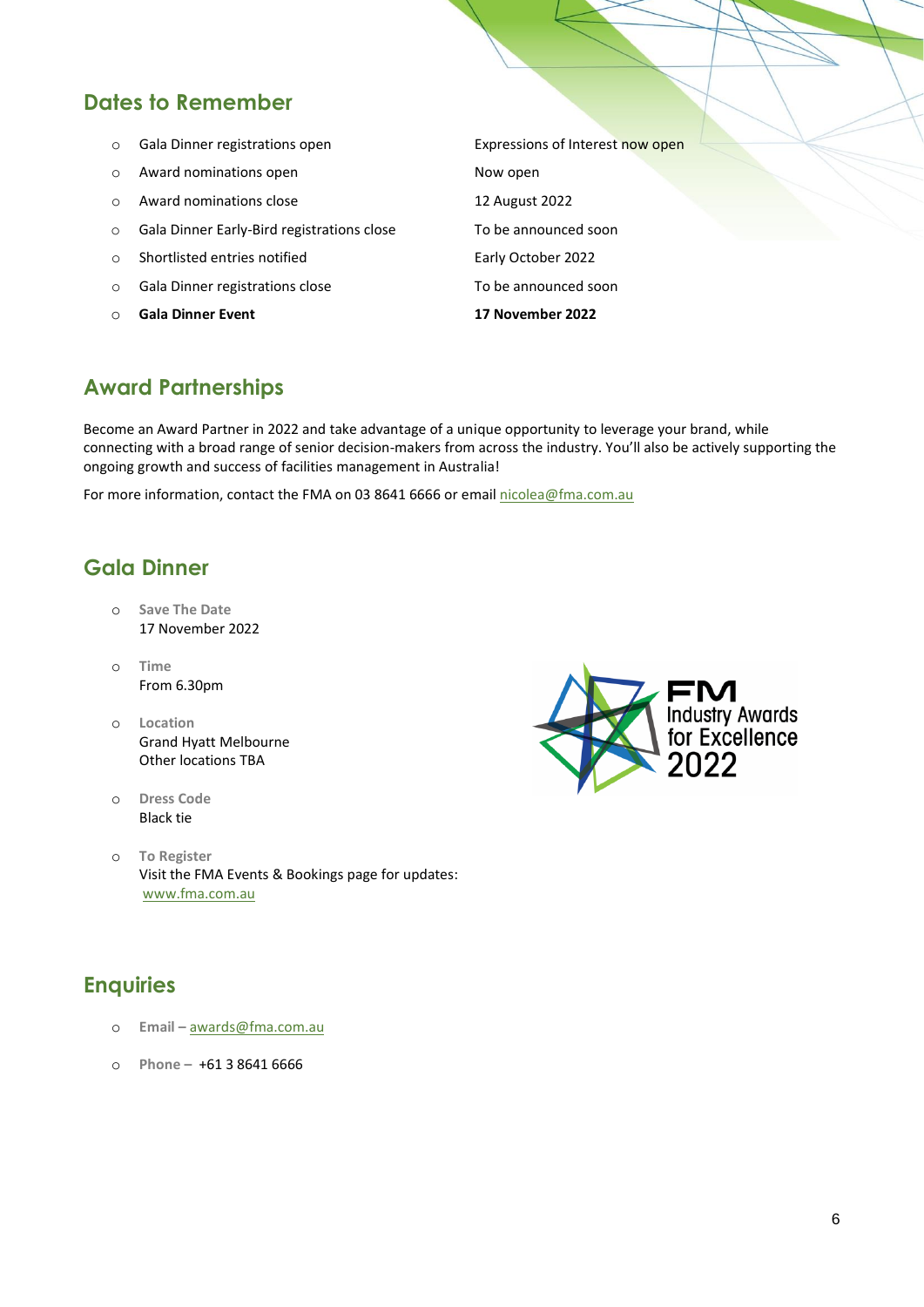### **Make sure your nomination is the best it can be!**

#### **1. Is your nomination eligible?**

- **Read the criteria carefully** and make sure you are nominating your person, project, team or organisation in the correct category and that they tick all the criteria boxes.
- **Does your organisation Partner an Award category**? If so, you can't enter that category but there are eight others you potentially can. The only exception to this is the *Excellence in FM* award category.
- **One project may be eligible to enter a number of categories**, which is OK but one size does not fit all. Each category needs its own nomination tailored to suit the criteria.

#### **2. Be prepared**

Have you got all the information you need to address the criteria? A minimum amount of information is required before your nomination will be considered, so make sure you have it, including a print-quality (hi-res) image. Clearly label each attachment as part of your nomination. All items must be uploaded to the FMA website together to ensure there is no confusion.

#### **3. Answer the question… if you can say it in a sentence, don't use a paragraph**

- Read the criteria carefully and **make sure your answers address the question.**
- Where possible, **provide information that can be quantified**.
- **Give as much information as you can in as few words as possible**, making sure you highlight points of difference, particularly where your nomination exemplifies excellence and innovation.

#### **4. Understand the criteria and the weighting**

Ensure you are aware of all the criteria applicable to the category you are responding to. Each category may have a slightly different criteria and the detail of these is important. Each of the criteria also holds a weighting, which provides you with some indication of the importance that the judges will place on that criterion and the effect that weighting will have on the score given for that criterion. As the award program aspires to encourage promulgation of knowledge new ideas and thought leadership, the criteria focused around impact on industry will be of particular importance, and therefore will be the most highly weighted this year in all categories. Consideration of whether a submission can demonstrate this should be given in deciding whether to apply for the award or not.

| <b>Criterion</b> | Weighting |
|------------------|-----------|
| Criteria 1       | 10        |
| Criteria 2       | 20        |
| Criteria 3       | 20        |
| Criteria 4       | 20        |
| Criteria 5       |           |

#### **5. Do not assume knowledge and keep to the word count**

The judges will only judge your nomination on the information you provide and only up to the specified word count – do not assume they have prior knowledge. It is important to prioritise what you say, to ensure it is quantifiable (where possible), and to say it succinctly. You can say more in the supporting information.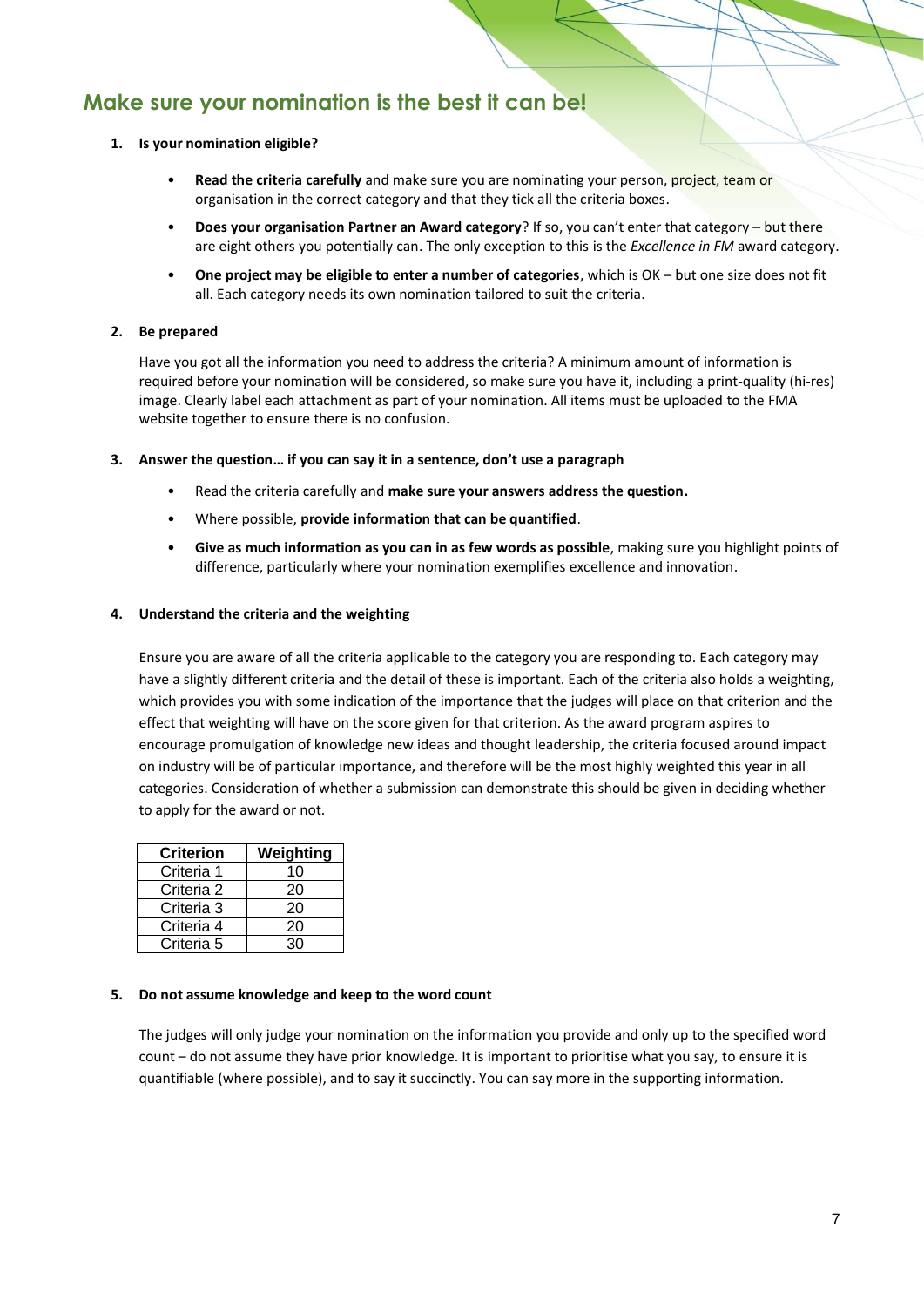#### **6. Avoid jargon, get the spelling and grammar right, and don't say it three times**

Choose small words over big, bureaucratic ones. Do not repeat yourself, spell out acronyms for complete clarity, and make sure there are no typos or grammatical errors.

#### **7. Submit supporting information**

- You are encouraged to provide information such as client references, survey findings, third party verifiers, financial information supporting the economic viability of the project, and publications and independent research findings verifying outcomes. This information will be kept confidential.
- If submitting survey findings, make sure you include the scope, methodology and volume of respondents. Any references should also speak to the outcomes achieved.
- If supplying a video, ensure the file is no longer than 1 minute and no bigger than 1MB.

#### **8. Have someone else read your nomination before you submit it**

Even if you think it's OK, it's best to get someone else to read it. If they find it confusing, unclear or full of typos and repetitions, there's a good chance the judges will too – and your nomination may not get the consideration it deserves.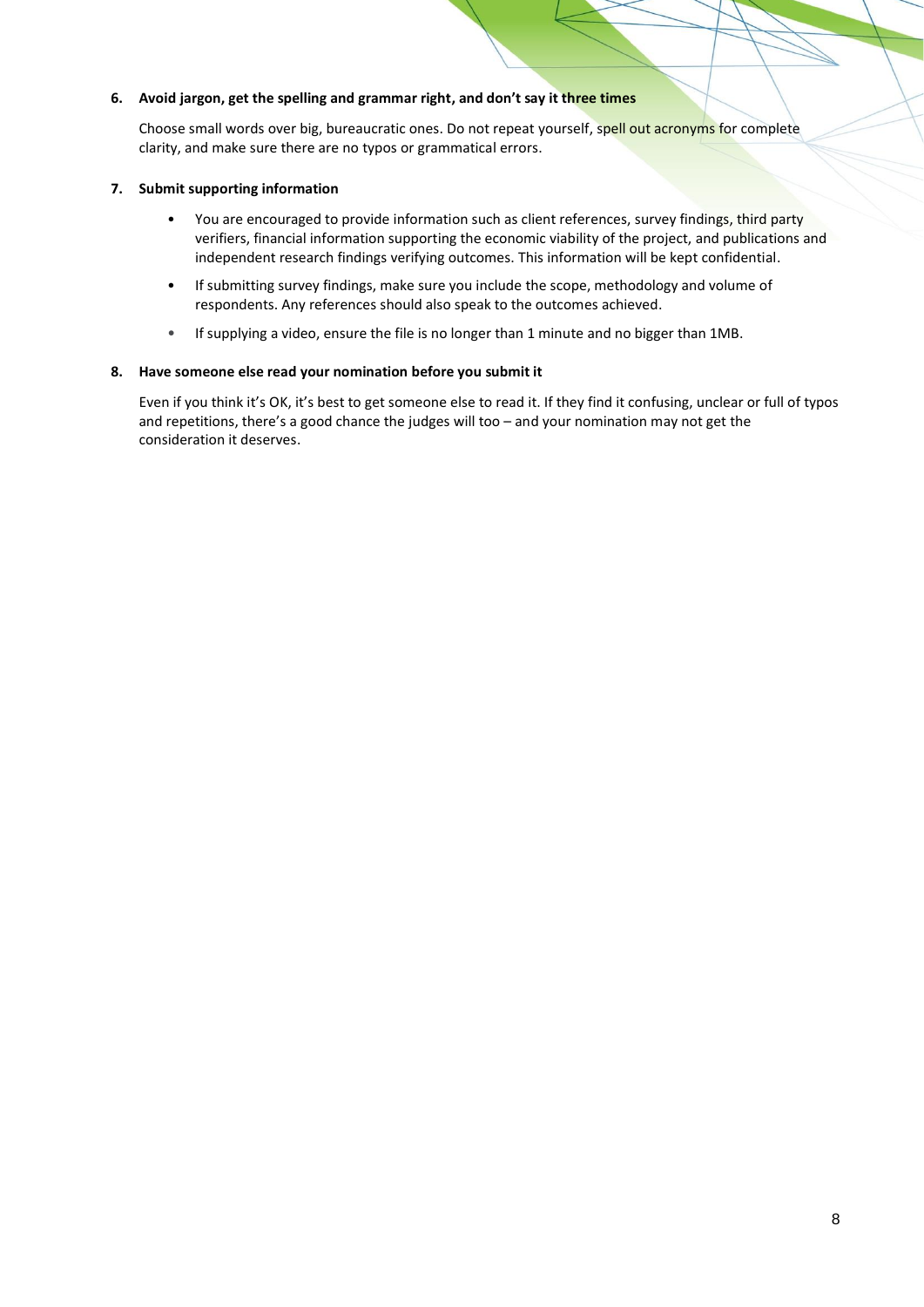### **Facilities Manager of the Year\***

*Awarded for outstanding personal performance by an individual facilities management practitioner.* Nominees must be a professional working in facilities management who:

organises, controls and coordinates the strategic and operational management of buildings and facilities in public and/or private organisations to ensure the proper and efficient operation of all physical aspects, including creating and sustaining safe and productive environments for occupants.

Nominees should have applied their experience and knowledge to produce outstanding results within their facility and/or organisation, as well as demonstrating exceptional personal qualities.

Nominees may only apply for Facilities Manager of the Year **OR** Young Facilities Professional of the Year. Nominations will not be accepted in both categories.

Self-nomination is not permitted and past Award recipients are only eligible for renomination after three years.

#### **Judging criteria**

- Description of the role of the nominee within their organisation and why they should be recognised as Facilities Manager of the Year (200 words)
- Exhibited personal qualities that demonstrate their commitment to facilities management and service delivery (200 words)
- Key milestones achieved over the past year (200 words)
- Learning experiences and how these have been applied to improve the performance of their team and the wider organisation (200 words)
- Commitment and contributions to the industry and other significant facilities management achievements, e.g., mentoring, innovation, knowledge-sharing, promotion of the profession, industry development, continuing professional development, etc.\*\* comments in this criterion should be able to be demonstrated by independent evaluation (200 words)

#### **Documentation required for eligibility**

- References or referees from clients, suppliers, direct reports and direct supervisors
- Hi-res image of nominee

#### **Optional supporting documentation**

- Performance appraisals
- Building performances
- Published statistics, graphs, etc. supporting delivery of outcomes
- Any other information to support judging against the above criteria

\*Nominees are not required to hold the position of 'Facilities Manager' \*\*Claims of involvement with FMA will be verified for shortlisted nominees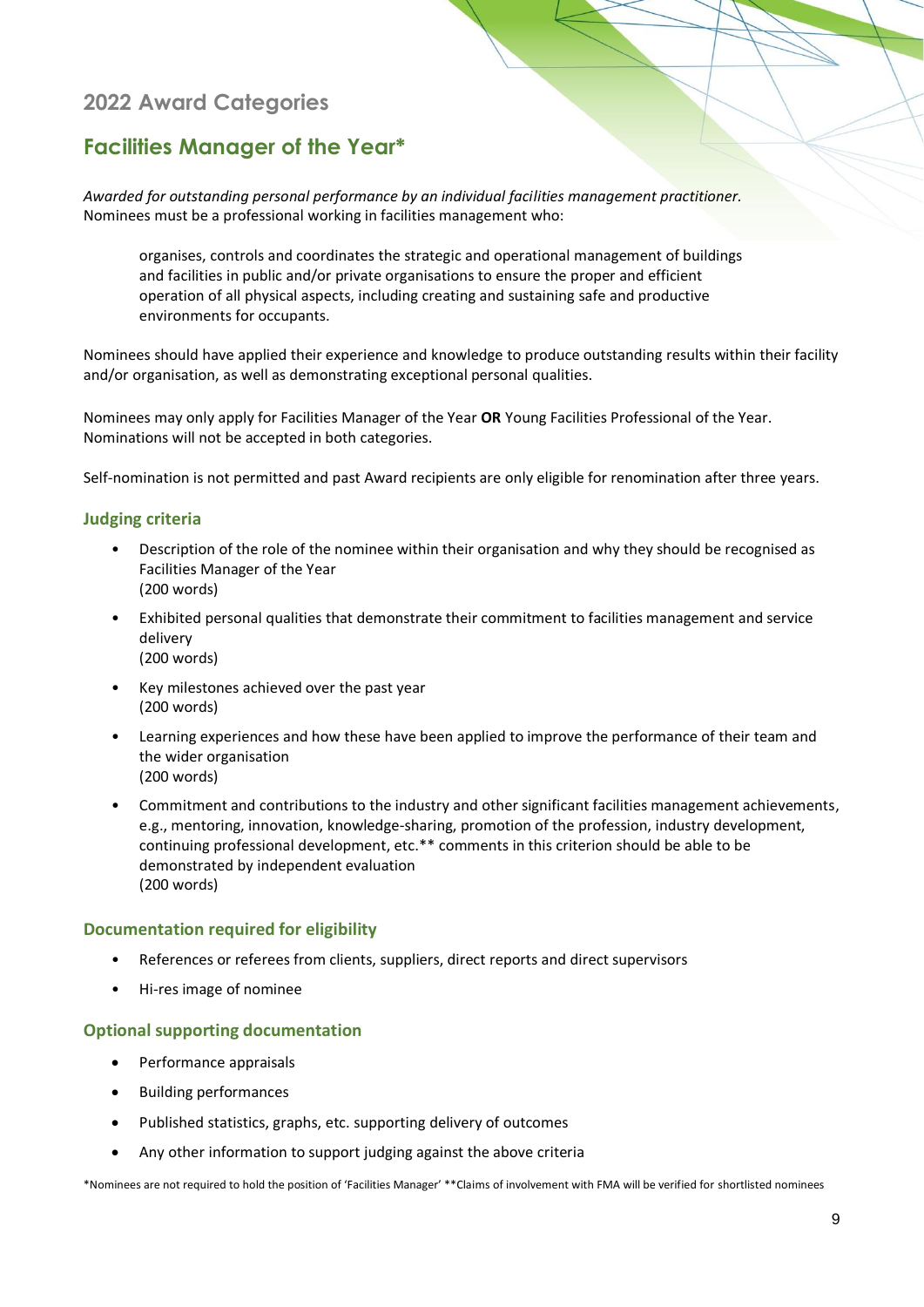### **Young Facilities Professional of the Year**

*Awarded for strong commitment to facilities management by a professional under 35 (month and year of birth to be supplied at time of submission).*

Nominees must be a professional working in facilities management, who has shown a strong and ongoing commitment to their further development and that of the wider industry. Nominees should also exhibit exceptional personal qualities.

Nominees may only be submitted for Facilities Manager of the Year **OR** Young Facilities Professional of the Year. Nominations will not be accepted in both categories.

Self-nomination is not permitted, and past Award recipients are only eligible for renomination after three years

#### **Judging criteria**

- Description of the role of the nominee within their organisation and why they should be recognised as the Young Facilities Professional of the Year (200 words)
- Exhibited personal qualities that demonstrate their commitment to facilities management and service delivery (200 words)
- Key milestones achieved over the past year (200 words)
- Learning experiences and how these have been applied to improve the performance of their team and the wider organisation (200 words)
- Commitment and contributions to the industry and other significant facilities management achievements, e.g., mentoring, innovation, knowledge-sharing, promotion of the profession, industry development, continuing professional development, etc.\* comments in this criterion should be able to be demonstrated by independent evaluation

(200 words)

#### **Documentation required for eligibility**

- References or referees from clients, suppliers, direct reports and direct supervisors
- Hi-res image of nominee

#### **Optional supporting documentation**

- Performance appraisals
- Building performances
- Published statistics, graphs, etc. supporting delivery of outcomes
- Any other information to support judging against the above criteria

\*Claims of involvement with FMA will be verified for shortlisted nominees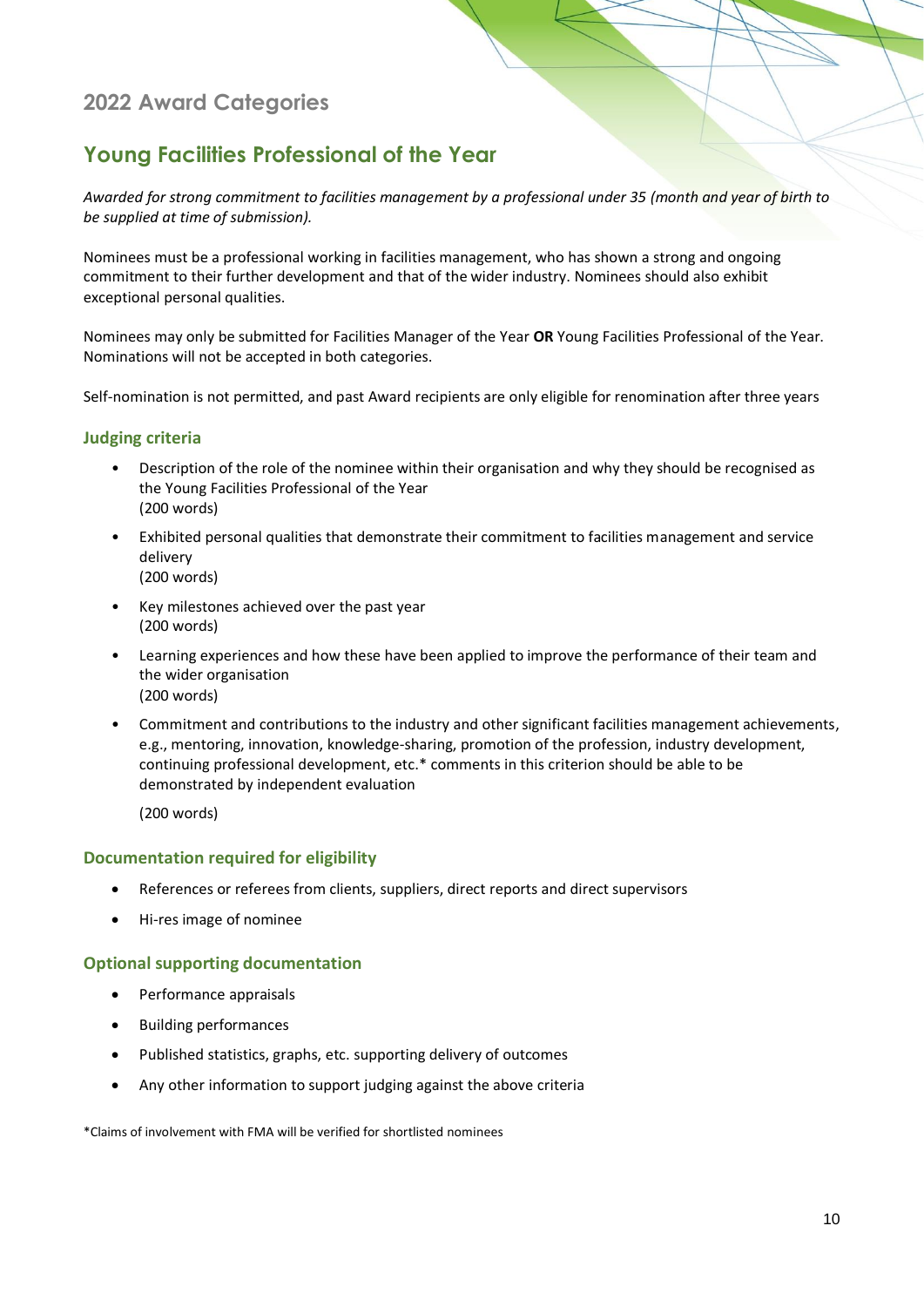### **Industry Leader in Diversity**

*The FMA is actively involved in increasing awareness and supporting the facilities management industry to promote best practice and encourage innovation within the industry whilst respecting and appreciating differences in ethnicity, gender, age, national origin, disability, sexual orientation, education and religion.*

*Diversity has been recognised as an issue for the industry. This award category has been established to recognise a facilities management professional who provides leadership and action to improve diversity within the industry.*

Each year, the Board will recognise an individual who is committed to supporting diversity within the industry.

Nominees must be a professional working in facilities management, who has shown a strong and ongoing commitment to diversity within their organisation and across the wider industry.

Nominees should also exhibit exceptional personal qualities.

Nominees **may** also be submitted for Facilities Manager of the Year **OR** Young Facilities Professional of the Year.

Self-nomination is not permitted, and past Award recipients are only eligible for renomination after three years.

#### **Judging criteria**

Submissions should address the following criteria:

- Identify why the nominee should be recognised with the Award for contributions to diversity (200 words)
- Describe how they have exhibited leadership in their commitment to increasing and improving diversity within facilities management (200 words)
- Key milestones achieved over the past year (200 words)
- Learning experiences and how these have been applied to improve diversity within their team and the wider organisation (200 words)
- Identify how the knowledge and experience gained is shared and promoted either within the organisation and/or the wider facilities management Industry. The particular focus is to ensure the ability to demonstrate how others in the industry can benefit from understanding the experience of the industry leader in diversity (200 words)

#### **Documentation required for eligibility**

- References or referees from clients, suppliers, direct reports and direct supervisors
- Hi-res image of nominee

- Performance appraisals
- Published statistics, graphs, etc. supporting delivery of outcomes
- Any other information to support judging against the above criteria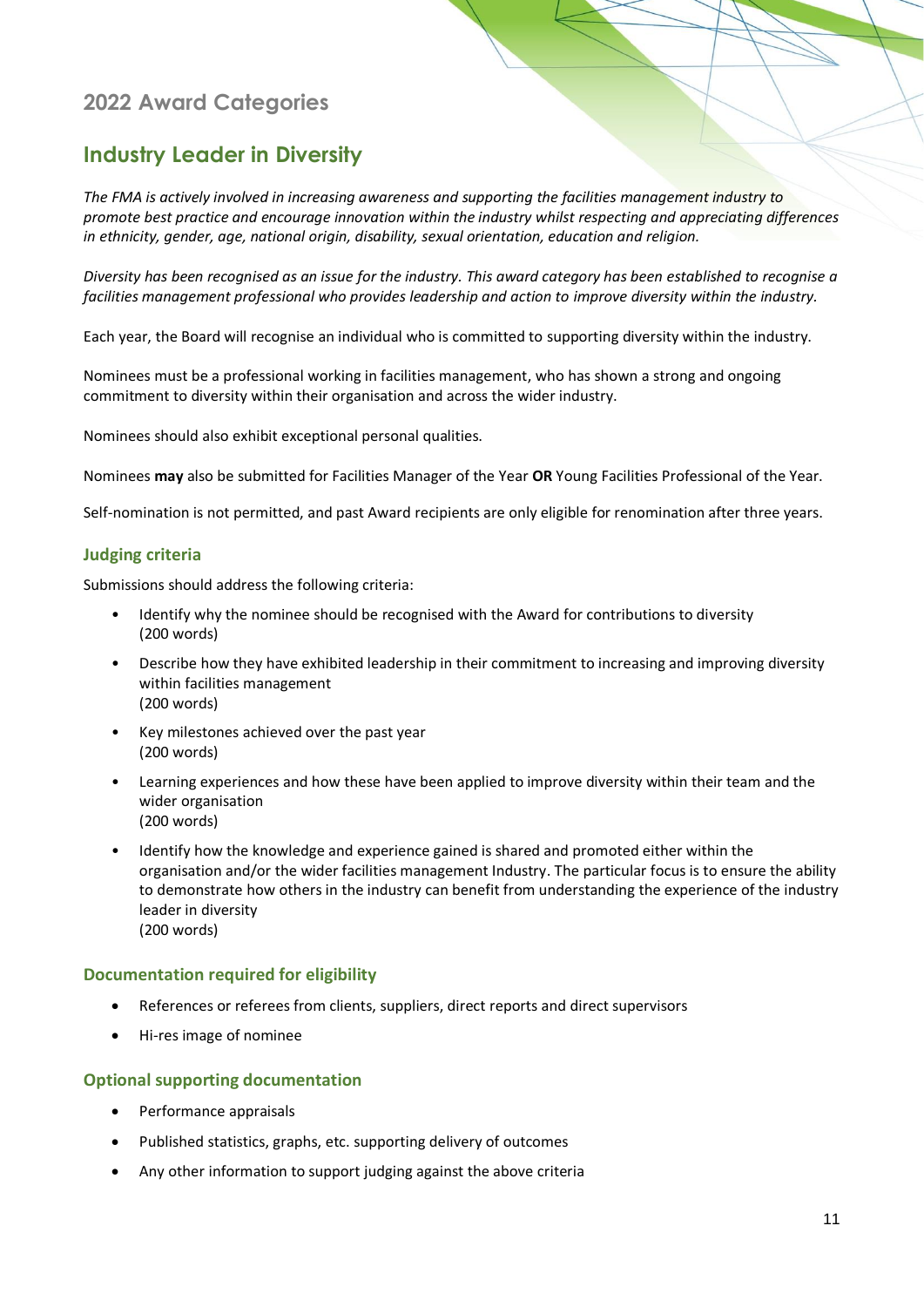### **Collaborative Partnerships**

# AustralianSuper

*Awarded to a service provider and supplier that have collaboratively partnered to deliver innovative and integrated solutions for their client.*

Nominees must be a consortium of **up to three organisations** (*more than three considered upon application*) that have entered a strategic partnership for the delivery of FM services and must include collaboration with a facilities management professional. Suppliers include consultancies and sub-contractors who deliver supporting services to the facilities management industry, e.g., engineering services, security, business improvement, etc.

Nominees must exemplify how a collaborative partnership can deliver creative models or leading-edge facilities management solutions that impact facilities management practise.

#### **Judging criteria**

Submissions should address the following criteria:

- Describe the partnership structure and why the nominees should be recognised with the Collaborative Partnership Award, clearly stating a maximum of three partners, including the nominating party (200 words)
- Describe how the nominees identified and aligned services with client needs to deliver an integrated and innovative solution (200 words)
- Illustrate how a value-for-money best practice solution was delivered (200 words)
- Identify the innovative initiatives that have been applied and the outcomes achieved (200 words)
- Commitment and contribution to the industry and other significant facilities management achievements, e.g., mentoring, innovation, knowledge-sharing, promotion of the profession, industry development, continuing professional development, etc. (200 words)

#### **Documentation required for eligibility**

- One-page case study using or adhering to the Awards Case Study template
- Third party verification of delivery outcomes and performance, e.g., aligned and integrated solution, value creation, value for money, etc.
- Name and contact details of all partners
- Hi-res image of project or companies involved

- Building performances
- Published statistics, graphs, etc. supporting delivery of outcomes
- Any other information to support judging against the above criteria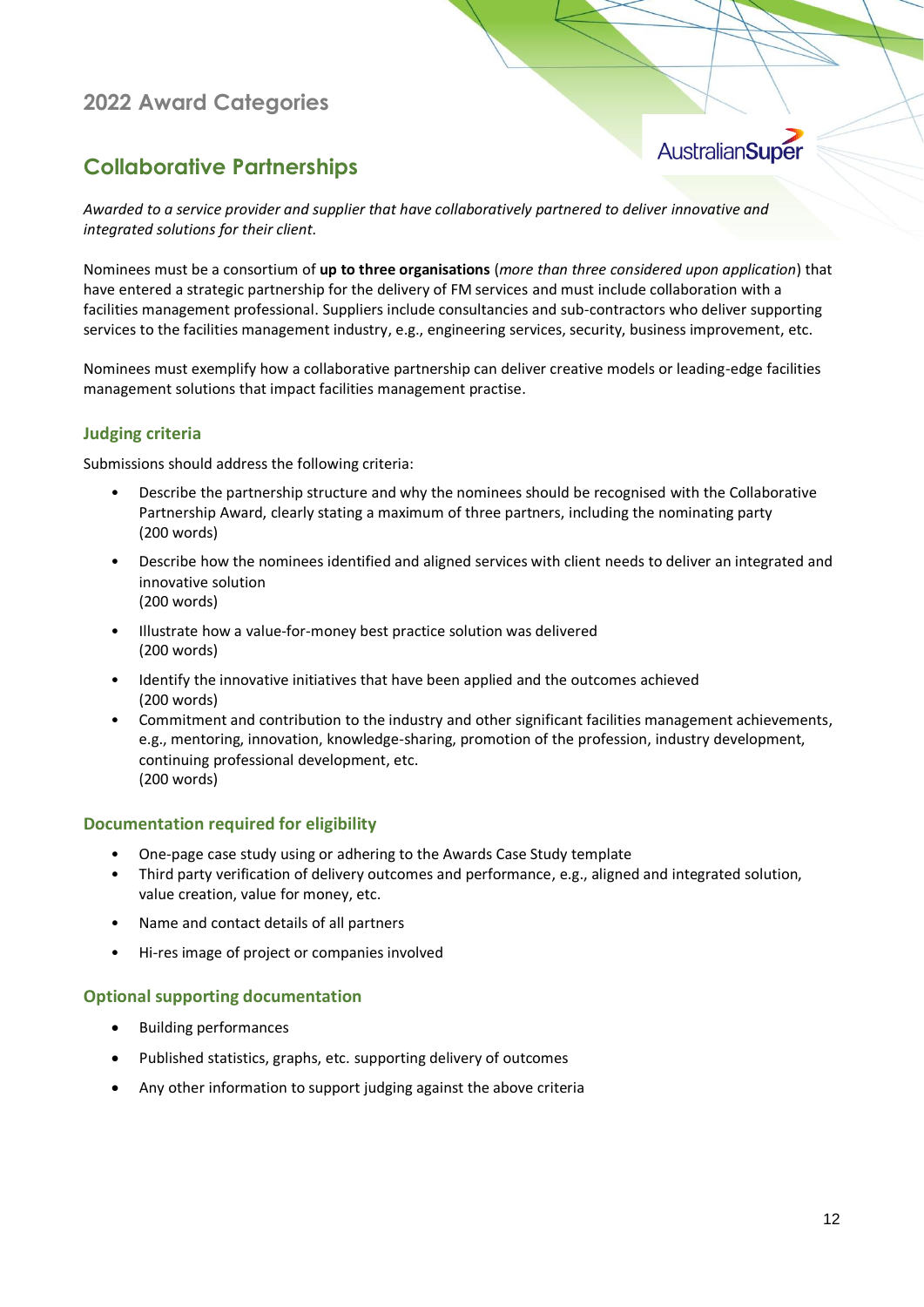

### **Sustainability & Resilience**

*Awarded for leading practical implementation of innovative projects and/or processes to enhance the social, environmental and economic sustainability of facilities management operations.*

The nominee(s) may be an individual, team, company or consortium that has implemented a project and/or processes over the past 12 months.

The nomination must identify what sustainability means to all stakeholders and to the facilities management team in particular, and must relate to a broader sustainability agenda and achievements.

#### **Judging criteria**

Submissions should address the following criteria:

- Identify why the nominee should be recognised with the Sustainability & Resilience Award (200 words)
- Describe how the initiative was integrated into the business practices of the organisation (200 words)
- Describe how the success of the initiative was measured and the extent to which sustainability and environmental goals were achieved (200 words)
- Identify how the knowledge and experience gained is shared and promoted (200 words)
- Commitment to sharing the knowledge gained through the project demonstrating sustainability and resilience excellence and how the project the team were able to demonstrate the promotion of the contributions, including outcomes, this work has made to the industry and other significant facilities management achievements, e.g., mentoring, innovation, knowledge-sharing, promotion of the profession, industry development, continuing professional development, etc. (200 words)

#### **Documentation required for eligibility**

- One-page case study using or adhering to the Awards Case Study template
- Third party verification of delivery outcomes and performance
- A list of research and key stakeholders who assisted in the development of the project/processes
- Hi-res image of the project

- Building performances
- Published statistics, graphs, etc. supporting delivery of outcomes
- Any other information to support judging against the above criteria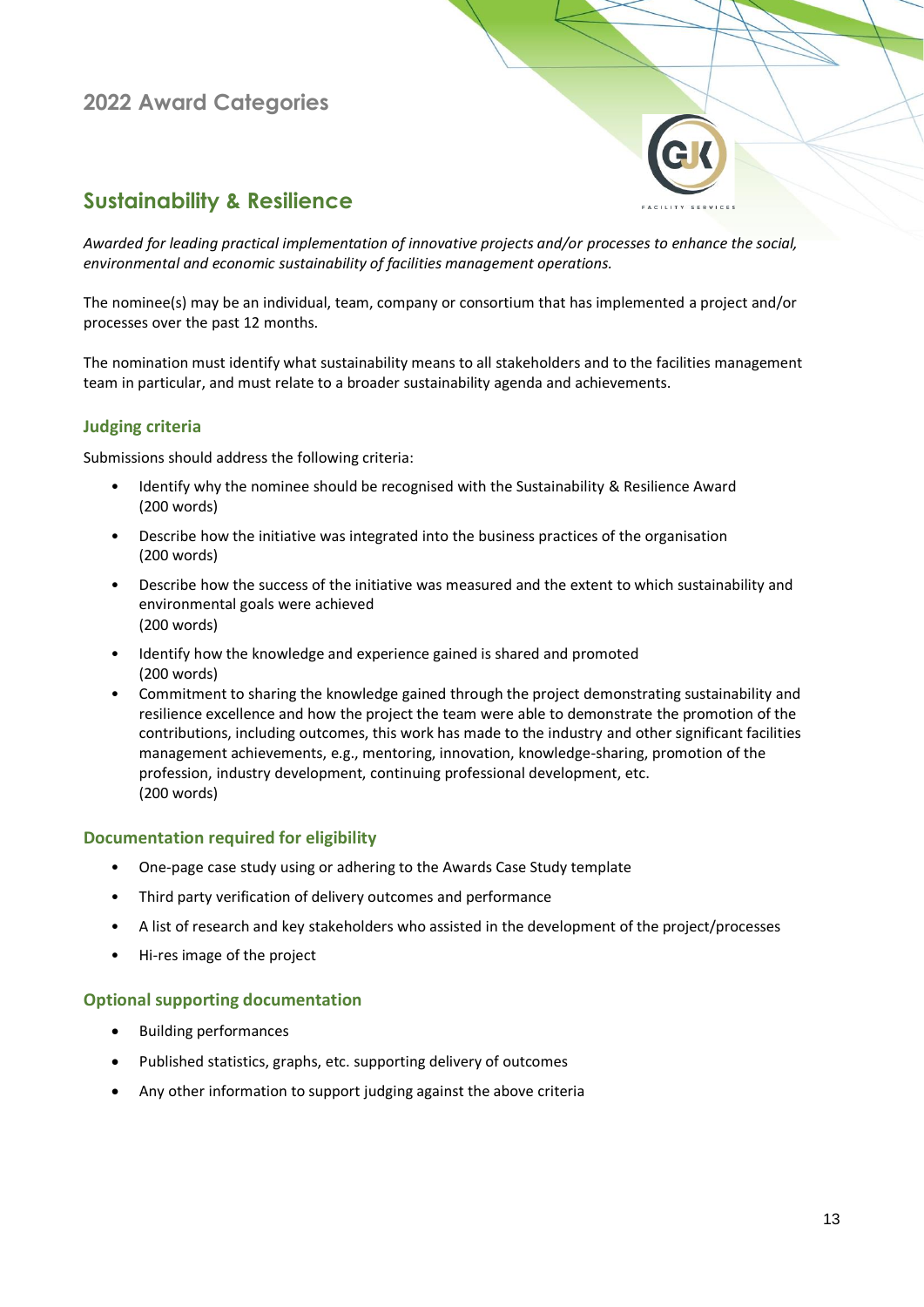### **Impact on Human Experience**

*Awarded for leading the development of strategies and the practical implementation of professional practise that has achieved an enhanced outcome for the end users of a facility, providing them with a greater net benefit or quality of outcome than otherwise would have been derived. This includes better outcomes in user experience well-being quality of indoor environment health safety and well-being or productivity and efficiency*

Nominees may be an individual, team or organisation that provides essential services responsible for the implementation of a project, process or strategy that has:

- 1. addressed threat preparedness
- 2. enhanced the safety, wellbeing and user experience of occupants
- 3. improved productivity over the past 12 months.

#### **All three areas** *must* **be addressed in the submission.**

#### **Judging criteria**

- Identify why the nominee should be recognised with the Impact on Human Experience Award, ensuring that the **three abovementioned areas are adequately addressed** (200 words)
- Describe how the initiative was integrated into the business practices of the organisation (200 words)
- Describe how the success of the initiative was measured and the extent to which health, safety, wellbeing, user experience and productivity goals were achieved (200 words)
- Identify how the knowledge and experience gained is shared and promoted (200 words)
- Commitment to sharing the knowledge gained through a project that impacted the human experience in a facility and can clearly demonstrate the broader industry promotion of the project and the quantification/qualifications of its outcomes. This will include, but not be limited to, end user feedback testimonials and independent verification of broad promotion. (200 words)

#### **Documentation required for eligibility**

- One-page case study using or adhering to the Awards Case Study template
- Third party verification of delivery outcomes and performance
- A list of research and key stakeholders who assisted in the development of the project/processes
- Hi-res image of project

- Building performances
- Published statistics, graphs, etc. supporting delivery of outcomes
- Any other information to support judging against the above criteria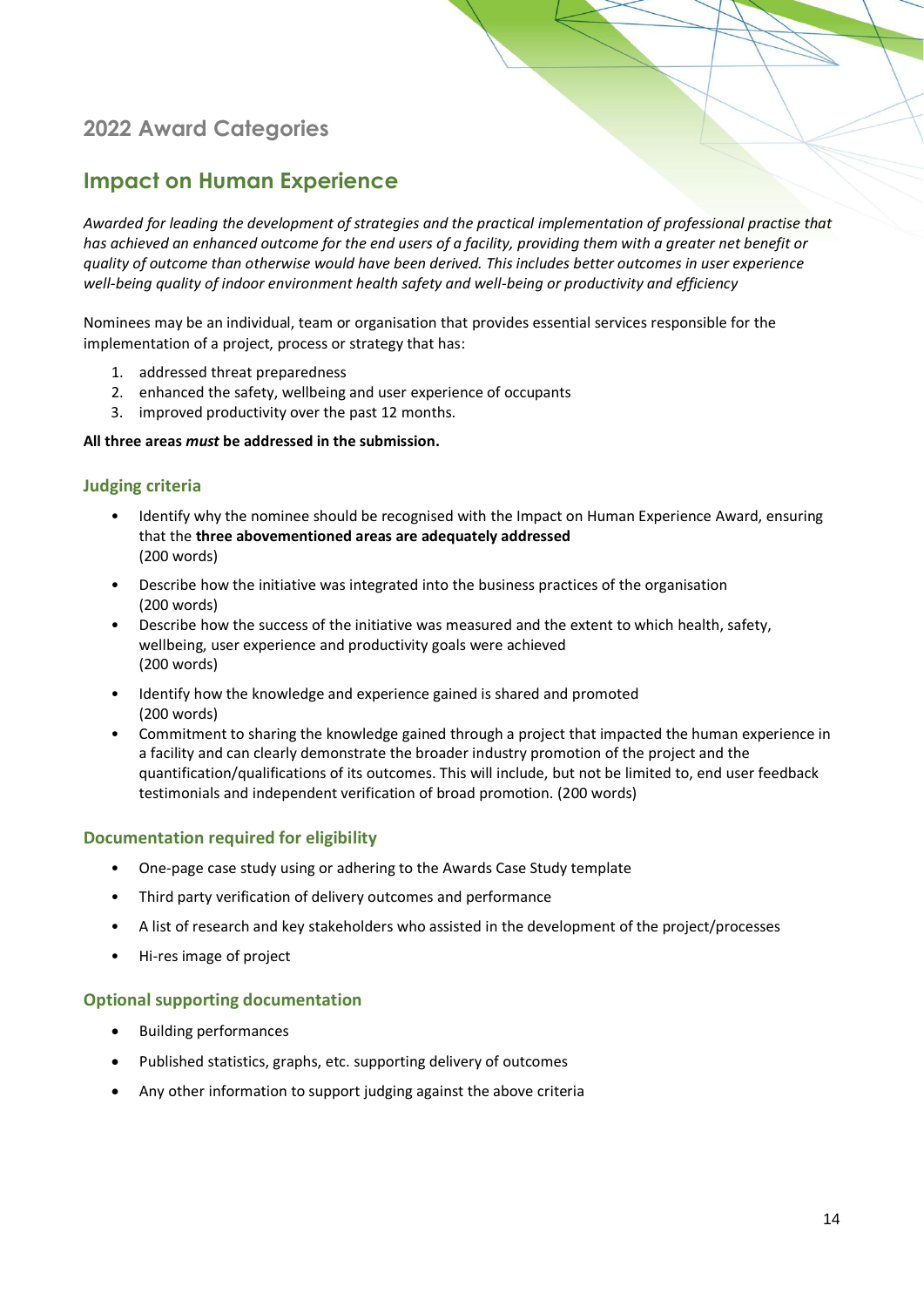### **Leadership in Industry Innovation**

#### *Awarded for an innovative initiative that introduces new ideas to facilities management*

Awarded to an individual, team, company or consortium, who has delivered an innovative initiative within Australia that has been fully operational for at least 12 months. An initiative may address facilities management technology, systems, practices, design, products, organisational structures, funding methods, training, planning and management techniques, or any other area that can be communicated in a clear and concise manner.

The primary measure of success will be the ability to demonstrate how the initiative is innovative in comparison to current industry practice.

For the purposes of this award, innovation is defined as 'The collaborative development and implementation of new or significantly improved ideas, products, processes and methods which will likely change how the industry operates'.

#### **Judging criteria**

- Identify why the nominee should be recognised with the Leadership in Industry Innovation Award (200 words)
- Describe the driver or catalyst for developing this initiative, and how the initiative was integrated into the business practices of the organisation (200 words)
- Describe how the success of the initiative aligned with the intended aim, or desired outcome of the initiative (200 words)
- Identify how the knowledge and experience gained is shared and promoted (200 words)
- Commitment to sharing the knowledge gained through the delivery and implementation of an initiative that demonstrates innovation in the facilities management industry and demonstrates the promotion of the contributions this work has made to the industry. This may be demonstrated by any independent source that is able to verify that such promotion or knowledge sharing has occurred and could include testimonials, knowledge recipients' statement of verification, conference papers presented and articles in professional journals published. (200 words)

#### **Documentation required for eligibility**

- One-page case study using or adhering to the Awards Case Study template
- Third party verification of delivery outcomes and performance
- A list of research and key stakeholders who assisted in the development of the project/processes
- Hi-res image of project

- Building performances
- Published statistics, graphs, etc. supporting delivery of outcomes
- Any other information to support judging against the above criteria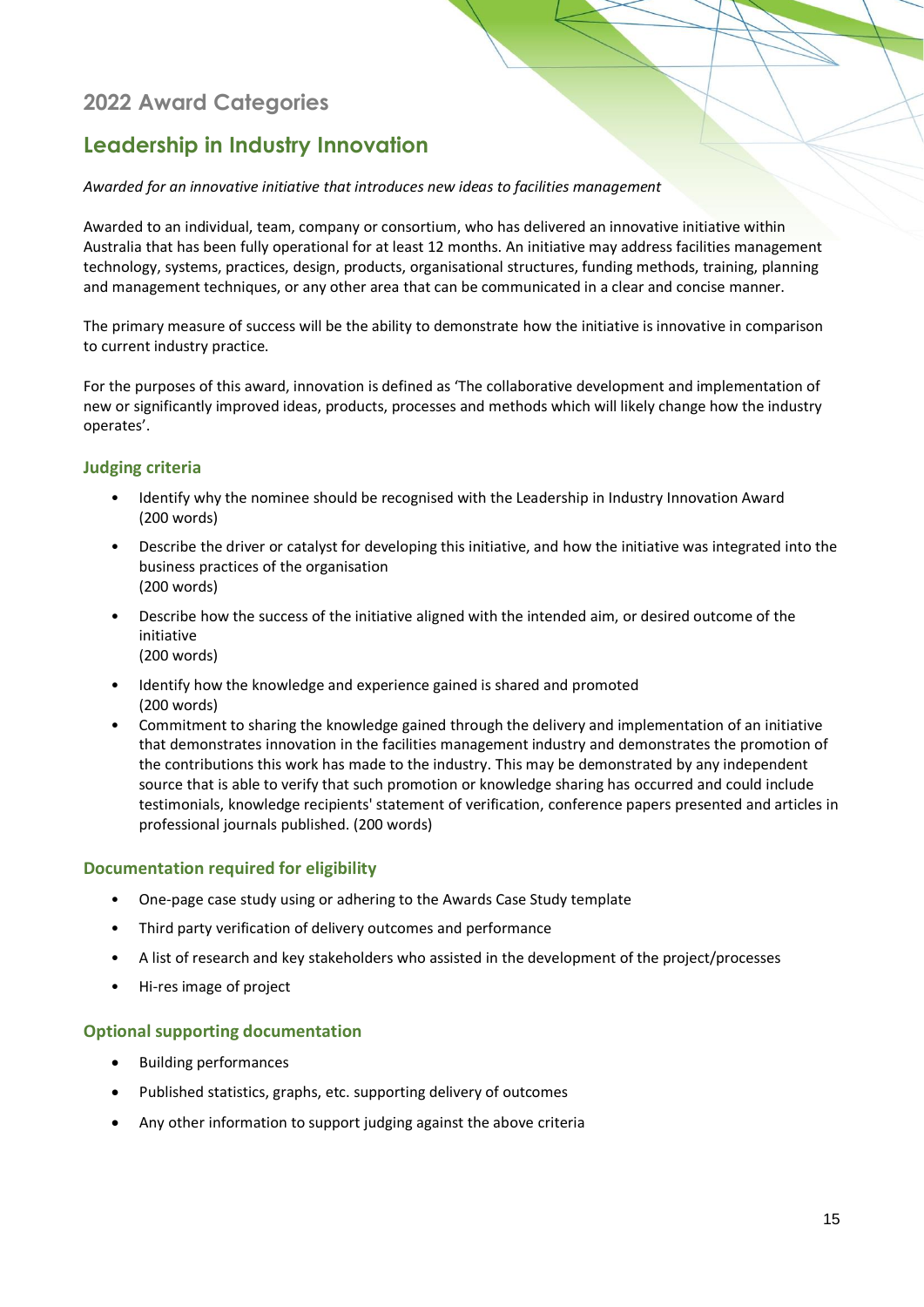### **Excellence in Facilities Management Practice**

*Awarded for market-leading and innovative provision of facilities management services judged on facility type.*

Nominated teams must demonstrate market-leading performance in the provision of facilities management services in Australia over the past year, which have a positive impact on, and contribute to, the core business they support.

The nominations must show evidence of solutions that are strategically aligned and integrated with the clients' key strategies, meeting the needs of stakeholders through a motivated and high-performing team.

Nominations can be made under ten facility types; each application can only nominate one facility type. There will only be one overall winner.

- o Tourist Accommodation/Hotels
- o Residential
- o Corporate/Offices
- o Retail/Restaurant/Food outlets
- o Education/Schools
- o Government/Special Purpose
- o Hospitals/Healthcare/Aged Care
- o Industrial/Mining
- o Sports/Leisure
- o Transport/Infrastructure

#### **Judging criteria**

- Identify why the nominee should be recognised with the Excellence in Facilities Management Practice Award. (200 words)
- Describe how the nominee identified and aligned services with the client's needs to deliver an integrated and innovative solution. (200 words)
- Illustrate how a value-for-money best practice initiative was delivered. (200 words)
- Identify the innovative initiatives that have been applied, and the outcomes achieved. (200 words)
- Commitment to sharing the knowledge gained through implementation of excellence in facilities management practise (within a specific facility type), outside your organisation and to the wider industry. This could be demonstrated through the submission of articles for publication conversations and discussions with peers' presentation of conference papers or other mechanisms for sharing knowledge within the industry across different organisations. (200 words)

#### **Documentation required for eligibility**

- One-page case study using or adhering to the Awards Case Study template
- Client verification of delivery outcomes and performance, i.e., aligned and integrated solution, value creation, value-for-money, etc.
- Hi-res image

- Building performances
- Published statistics, graphs, etc. supporting delivery of outcomes
- Any other information to support judging against the above criteria